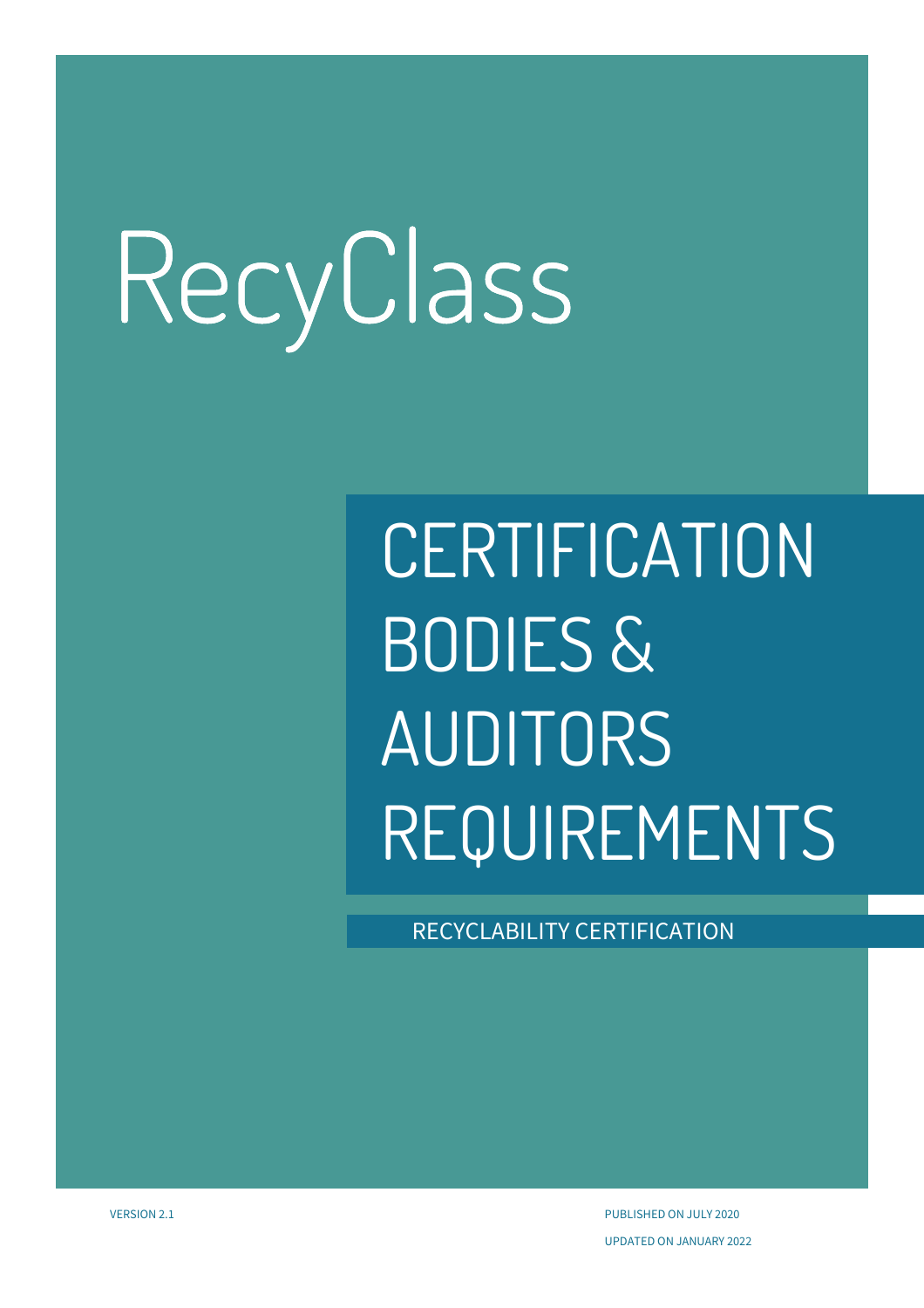### <span id="page-1-0"></span>CONTENT

| $\mathbf{1}$ .  |  |  |  |  |  |
|-----------------|--|--|--|--|--|
| 2.              |  |  |  |  |  |
| 2.1             |  |  |  |  |  |
| $\mathcal{B}$ . |  |  |  |  |  |
| 3.1             |  |  |  |  |  |
| 3.2             |  |  |  |  |  |
| 4.              |  |  |  |  |  |
| 4.1             |  |  |  |  |  |
| $5^{\circ}$     |  |  |  |  |  |
| 6.              |  |  |  |  |  |
| $\overline{7}$  |  |  |  |  |  |
| 8.              |  |  |  |  |  |
|                 |  |  |  |  |  |
|                 |  |  |  |  |  |
|                 |  |  |  |  |  |
| 9.              |  |  |  |  |  |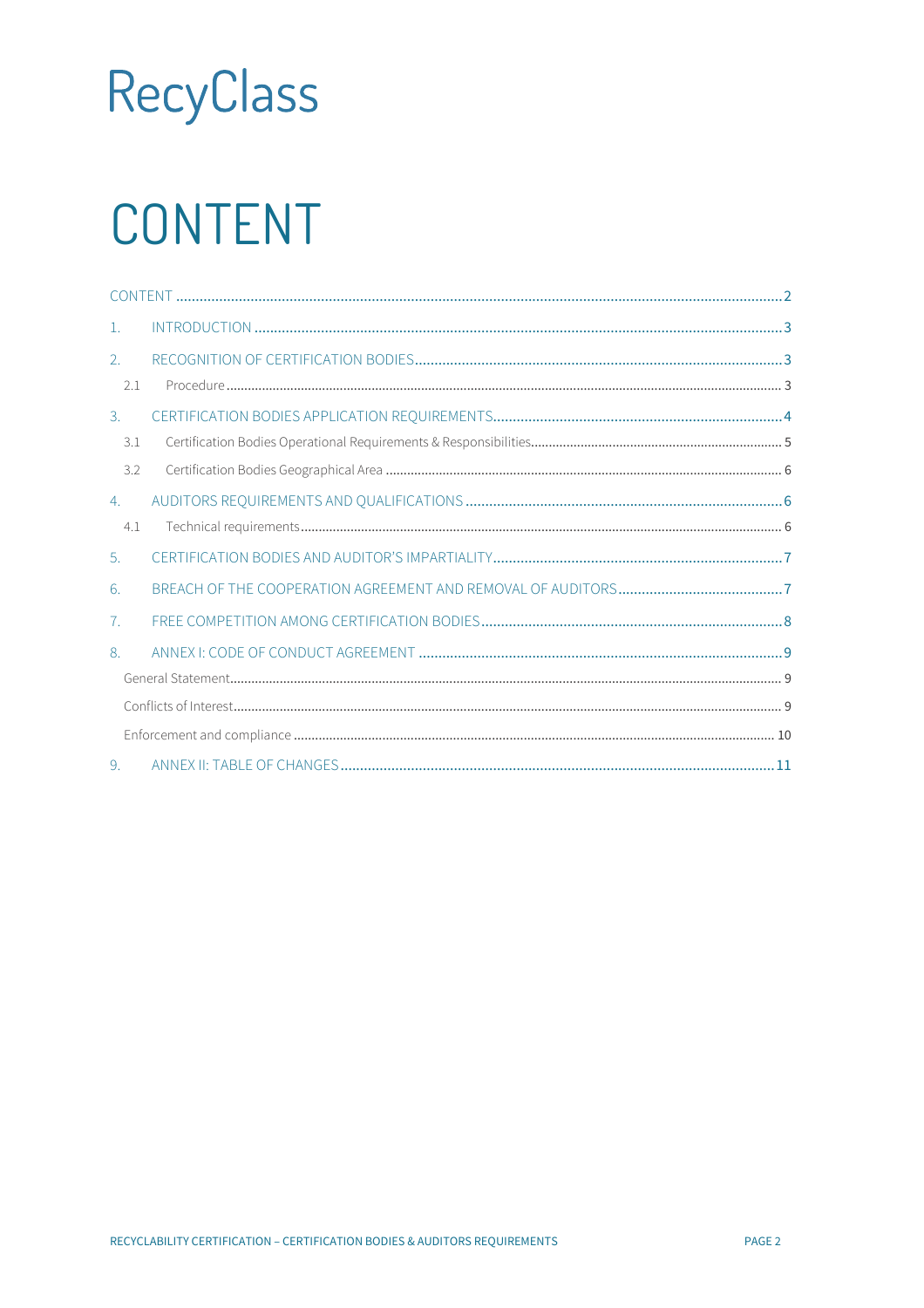### <span id="page-2-0"></span>1. INTRODUCTION

This document lays down requirements, qualifications and conditions for Certification Bodies and accredited auditors of RecyClass Recyclability Certifications. As reported in the Recyclability Methodology document<sup>[1](#page-2-3)</sup>, RecyClass counts with three types of recyclability assessments: the Design for Recycling , the Letter of Compatibility and the Recyclability Rate. The first two assessments are valid for all Europe, while the Recyclability Rate Certification is country specific. Certification Bodies are recognised to issue Recyclability Rate Certifications in a certain geographical area based on their experience and connection with local authorities.

This document provides guidance to ensure that Certification Bodies and its auditors perform RecyClass audits in a consistent and independent manner ensuring the integrity of the RecyClass Certification Schemes.

RecyClass audits are operated by accredited auditors within the Certification Bodies. Certification Bodies are recognized third-party conformity assessment bodies issuing a RecyClass Certification.

### <span id="page-2-1"></span>2. RECOGNITION OF CERTIFICATION BODIES

#### <span id="page-2-2"></span>2.1 PROCEDURE

- 1) Applicant Certification Body submit its application request to the RecyClass Steering Board specifying the scope of its recognition (i.e., geographical area) and its appointed auditors.
- 2) The RecyClass Steering Board evaluates each Certification Body and its requested scope of recognition according to the requirements set forth in this document. RecyClass may contact relevant institutions and organisations to ensure that the Certification Body complies with the requirements.
- 3) Upon acceptance of its application request, the Certification Body receives a template of the Cooperation Agreement and NDA with RecyClass that both parties shall sign.
- 4) Certification Body's auditors must attend the Accreditation Course and pass the exam to become recognised auditors. Each auditor must sign the Code of Conduct as referred in Annex 1 before issuing any Certificate.

<span id="page-2-3"></span><sup>&</sup>lt;sup>1</sup> RecyClass Recyclability Methodology document is available [here](https://recyclass.eu/get-certified/recyclability/recyclass-certification-documents/)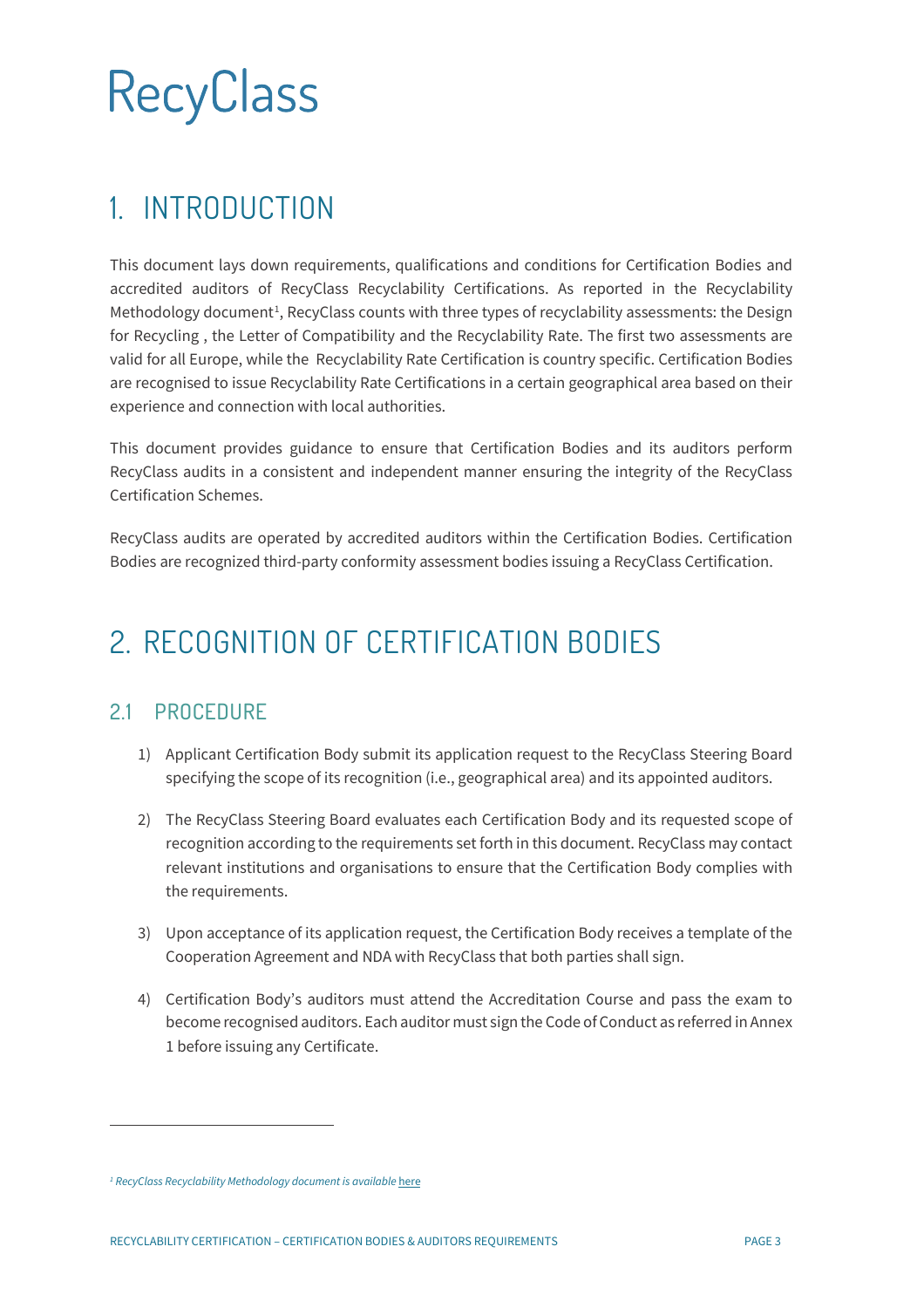- 5) The recognition of the Certification Body and its auditors will be communicated via the RecyClass official channels. The name, address and contact of the Certification Body will also be added to the list of recognised Certification Bodies available on the RecyClass website<sup>[2](#page-3-1)</sup>.
- 6) Any change within the Certification Body that would lead to non-compliance with the Cooperation Agreement must be communicated to RecyClass who will revaluate the Certification Body compliance with the application requirements.
- 7) An up-to-date list of all Certification Bodies recognised to perform RecyClass Certification audits is available on the RecyClass website.
- 8) Certification Bodies may extend their scope of their recognition (i.e., geographical area) by submitting an application to RecyClass. They must justify their compliance with the requirements set forth in this document. The Steering Board will evaluate the request for an extension. If positive, an Addendum to the Cooperation Agreement must be signed by both parties.

### <span id="page-3-0"></span>3. CERTIFICATION BODIES APPLICATION REQUIREMENTS

Certification Bodies must comply with the following requirements after applying to become a recognised Certification Body:

- Certification Bodies must be legal entities or defined as part of a legal entity.
- Be accredited for the relevant European standard on the basis of ISO/IEC 17065 by a signatory of the EA-MLA.
- Certification Bodies must be competent organisations with demonstrated references in the field of plastics packaging and recyclability.
- Certification Bodies must have mechanisms in place to ensure impartiality of the organisation and its auditors during the performance of their activities.
- Certification Bodies must have financial stability and must dispose of insurance or reserves to cover any liabilities arising from its operations.

<span id="page-3-1"></span>*<sup>2</sup> List of recognized Certification Bodies available at www.recyclass.eu*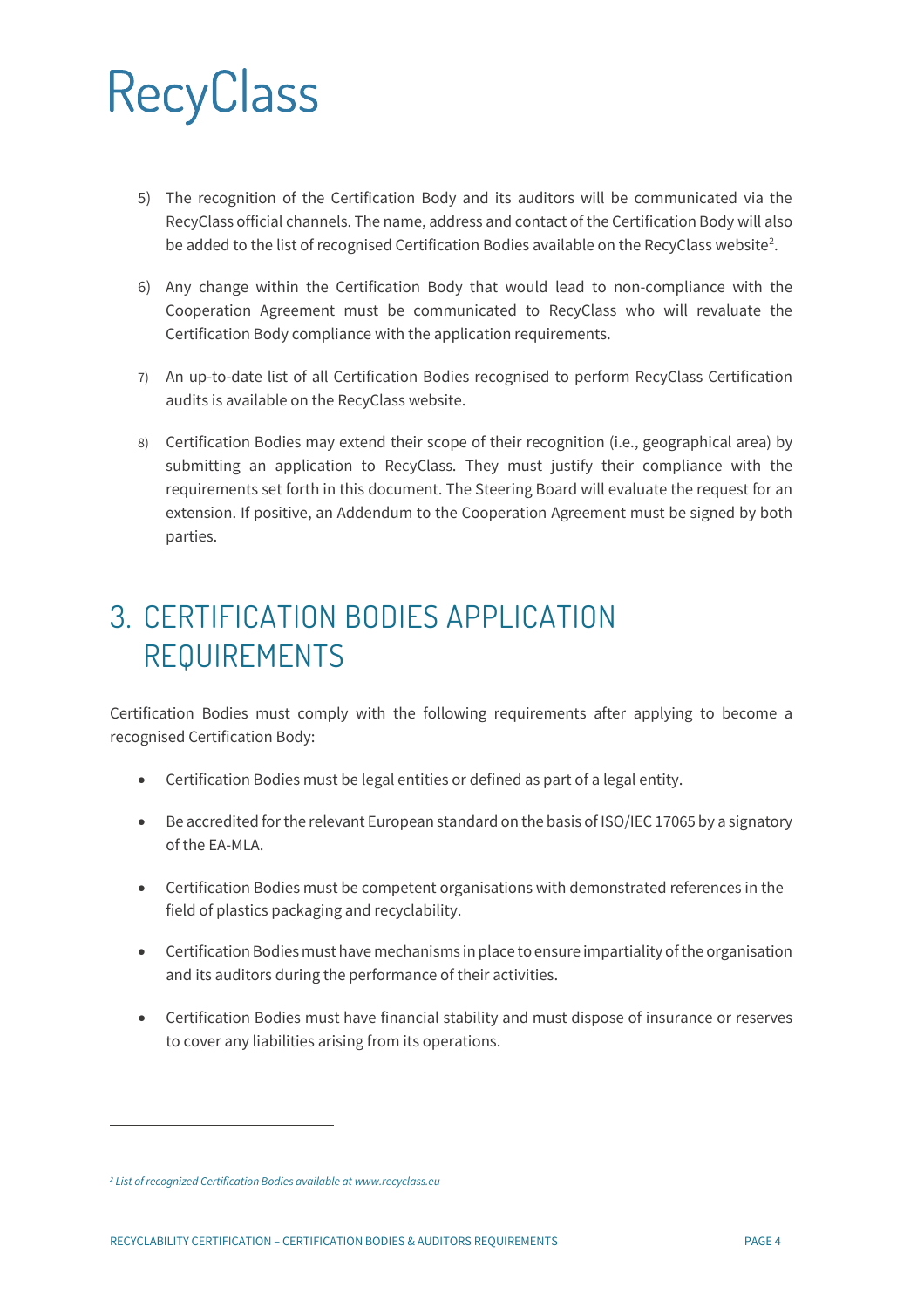#### <span id="page-4-0"></span>3.1 CERTIFICATION BODIES OPERATIONAL REQUIREMENTS & RESPONSIBILITIES

- Certification Bodies must be recognised by RecyClass; this procedure is official upon the signature of the Cooperation Agreement between both parties.
- Certification Bodies must have a quality management system in place which ensures compliance with the requirements laid down in this document. Procedures to identify and manage any non-conformities detected must be included along with a procedure to implement corrective actions.
- Certification Bodies are responsible for the competence and performance of its auditors. Certification Bodies must have in place mechanisms to ensure competence of all auditors. Certification Bodies must maintain updated records of education, training, and experience of all accredited auditors.
- Certification Bodies and its auditors should attend the RecyClass Auditors Workshop organised annually where any new requirements or recent developments related to the Certifications are discussed. At least one auditor of each Certification Body must attend once a year.
- Certification Bodies procedures and operations must be non-discriminatory and applicants should not be refused for any reason which is not detailed in this document or in the document "Quality Management and Procedures".
- Certification Bodies must ensure audits are conducted using RecyClass official templates at the time of the audit while referring to the most recent version of the document "RecyClass Recyclability Methodology", "Audit Report" and any other relevant documents. Certification Bodies must maintain an active correspondence with RecyClass before and during the audit of a product to request a product code, a third-party code and share the final Certificate.
- Certification Bodies must properly record all issued RecyClass Recyclability Certifications and store internally the Audit Report, and any relevant related documentation for the duration of the certificate's validity.
- Certification Bodies remain responsible for the certificates it has issued until the certificate expires; the certificate is terminated by the Applicant; or the certificate is withdrawn by the issuing Certification Body.
- Certification Bodies must recognise and accept the validity of RecyClass Certificates issued by other recognised Certification Bodies. This recognition does not imply legal responsibility. Certification Bodies must appoint a lead auditor who will act as a contact person between RecyClass and the Certification Body ensuring a smooth communication between both organisations related to quality management, new applications, and accredited auditors.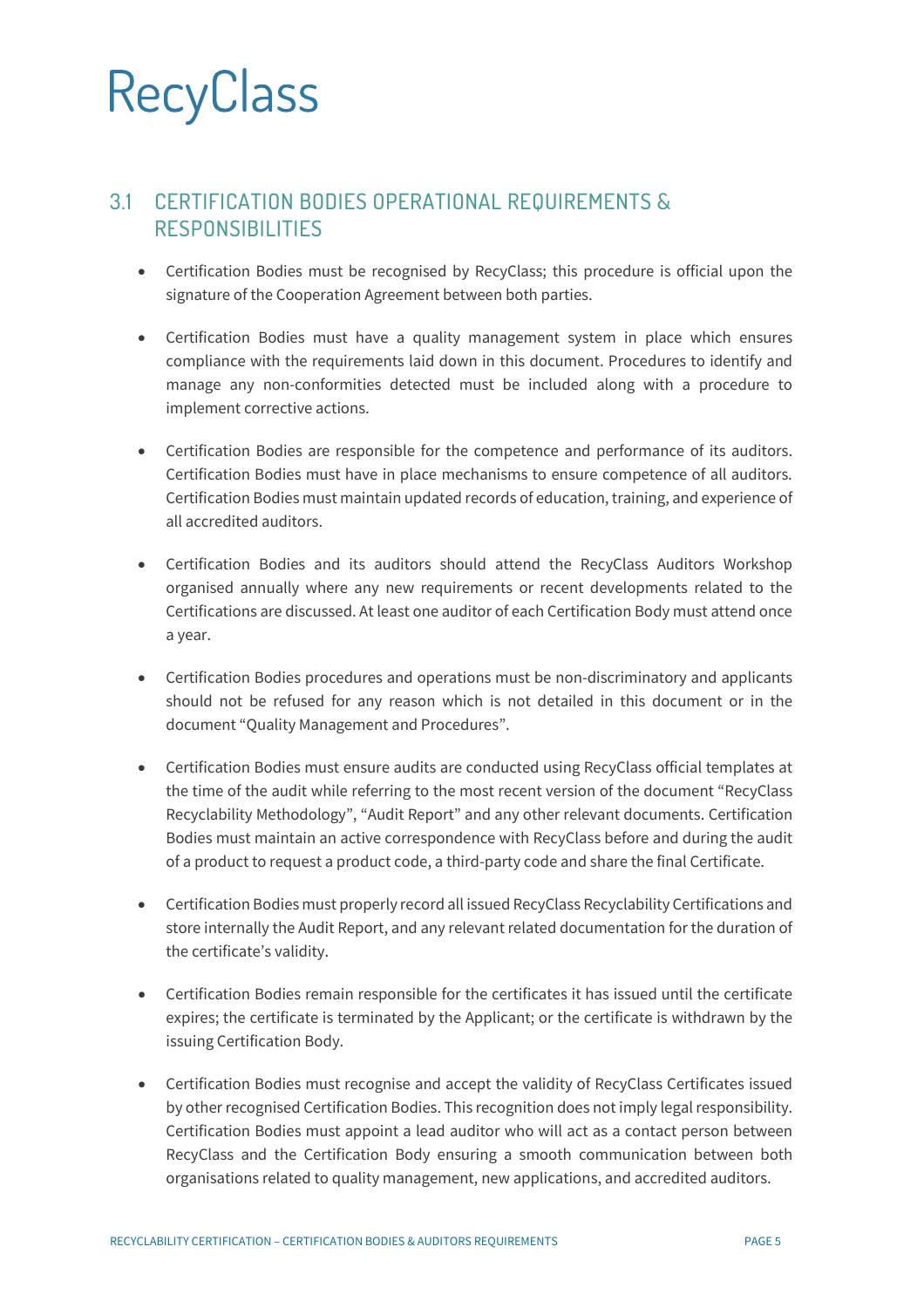- Certification Bodies must communicate to RecyClass if any changes to their accreditation takes place or if their home-National Accreditation Body withdraws accreditation.
- Certification Bodies must ensure that all auditors receive and understand any updates or communications from RecyClass.

#### <span id="page-5-0"></span>3.2 CERTIFICATION BODIES GEOGRAPHICAL AREA

Certification Bodies must make reasonable endeavours to comply with the following requirements in order to be recognised to issue Recyclability Rate Certifications for a given geographical area:

- Certification Bodies must have the knowledge of the plastic waste management system in the country of interest, including household collection and availability of sorting and recycling infrastructures.
- Certification Bodies must demonstrate their knowledge of the plastic waste management system with their connections to the local EPR scheme(s), and possibly other relevant organisations and institutions.
- Certification Bodies must maintain regular communication to the local EPR scheme(s) to follow the evolution of the plastic waste management system in place.
- Certification Bodies must ensure audits are conducted using the latest status of the plastic waste management system in place.

### <span id="page-5-1"></span>4. AUDITORS REQUIREMENTS AND QUALIFICATIONS

To ensure a uniformly high standard of RecyClass Certification audits, auditors must meet the following requirements listed below. Additionally, all auditors must have attended a RecyClass Auditors Training for Recycled Content Traceability and have passed the final exam.

#### <span id="page-5-2"></span>4.1 TECHNICAL REQUIREMENTS

An accredited auditor under a Certification Body must comply with the following requirements:

- Technical knowledge about chemistry and physical properties of polymers.
- Technical knowledge about plastic packaging construction.
- Good understanding of the functioning of plastic recycling processes relevant to the RecyClass Certification application.
- Above-average knowledge of the main technical challenges for plastics recycling.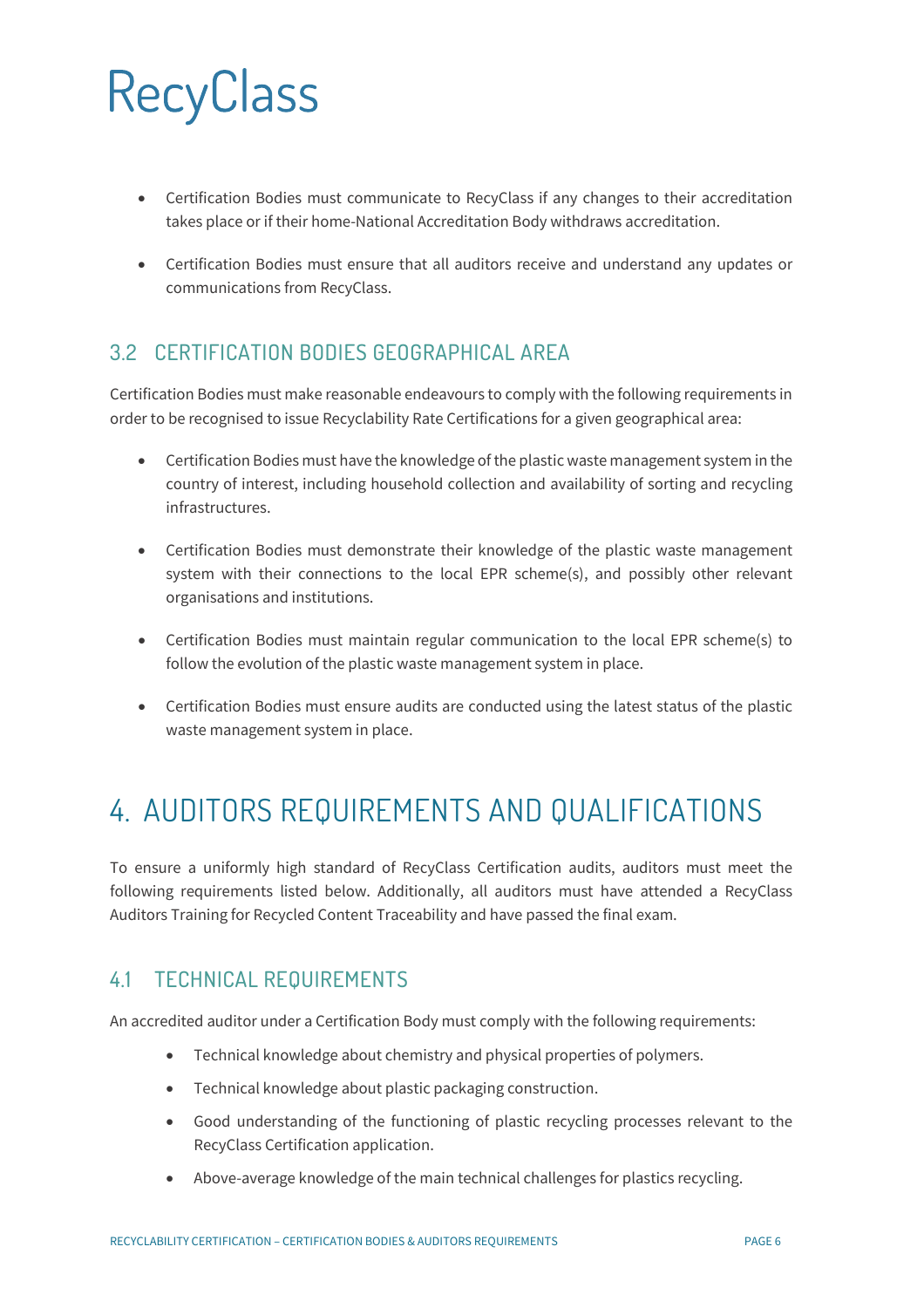- Demonstrated competence by submitting proper documentation (e.g., CV, copies of certificates of all relevant academic and professional qualifications, work experience and experience as an expert, references, reports, training).
- Demonstration of sufficient practical experience in the field of activity and the scope of expertise.
- The applicant shows above average theoretical knowledge, practical skills, and the ability to carry out an expert opinion / study.
- The applicant must have access to the facilities necessary to fulfil his duties as auditor.
- The auditor must be able to ensure all audits will not be bound by any instructions but independent work.

### <span id="page-6-0"></span>5. CERTIFICATION BODIES AND AUDITOR'S IMPARTIALITY

Certification Bodies and auditors must be independent and impartial organisations, with no conflict of interest with the applicant of a RecyClass Certification.

Certification Bodies must have mechanisms in place to identify and eliminate or minimise any risks to impartiality. Any risks must be communicated to RecyClass who will determine if the measures implemented are sufficient to continue operating as a recognised Certification Body. In addition, accredited auditors must sign and operate accordingly to the RecyClass code of conduct (Annex I). The Code of Conduct and this document are complementary.

Where the Certification Body is a part of a legal entity, it must ensure that separate activities do not compromise the independence of the Certifications.

### <span id="page-6-1"></span>6. BREACH OF THE COOPERATION AGREEMENT AND REMOVAL OF AUDITORS

Any non-conformities or non-compliant behaviour of the Certification Body or its auditors will be communicated to RecyClass immediately who will seek remedy for a period of 3 months.

If unsuccessful, RecyClass will present a dossier of non-conformities to the Steering Board who will assess and evaluate the Certification Body or its auditors in a one-to-one basis. RecyClass reserves the right to remove the recognition of an auditor or to terminate the Cooperation Agreement altogether between a Certification Body and RecyClass upon the outcome of the Certification Body or auditor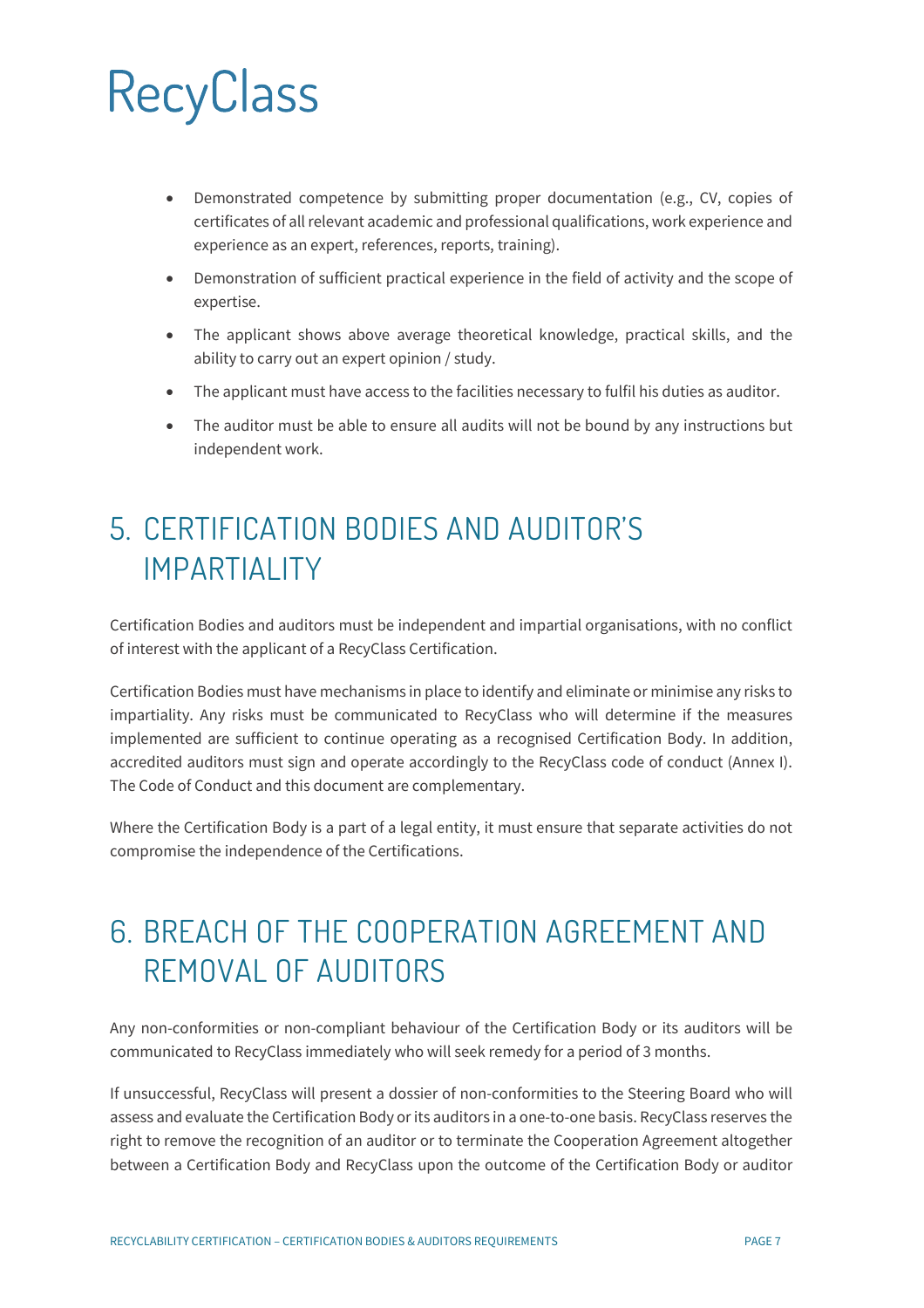evaluation. The Certification Body will dispose of 60 days to appeal the final decision of the Steering Board.

On the other hand, a Certification Body may remove an auditor from the list of recognised auditors or terminate the Cooperation Agreement with RecyClass by sending an email t[o info@recyclass.eu.](mailto:info@recyclass.eu) The name of the Certification Body will be removed from the RecyClass website.

### <span id="page-7-0"></span>7. FREE COMPETITION AMONG CERTIFICATION BODIES

Companies who request a RecyClass Certification may freely contract any Certification Body listed on the RecyClass website operating in the country or group of countries for which the Certificate has been requested. Applicants may also choose to change from one Certification Body to another to recertify their package.

In case of the recertification of a Product with a different Certification Body, the new Certification Body must receive all relevant documentation and reports from the previous audit which must be considered during the recertification process. This information must be provided by the applicant.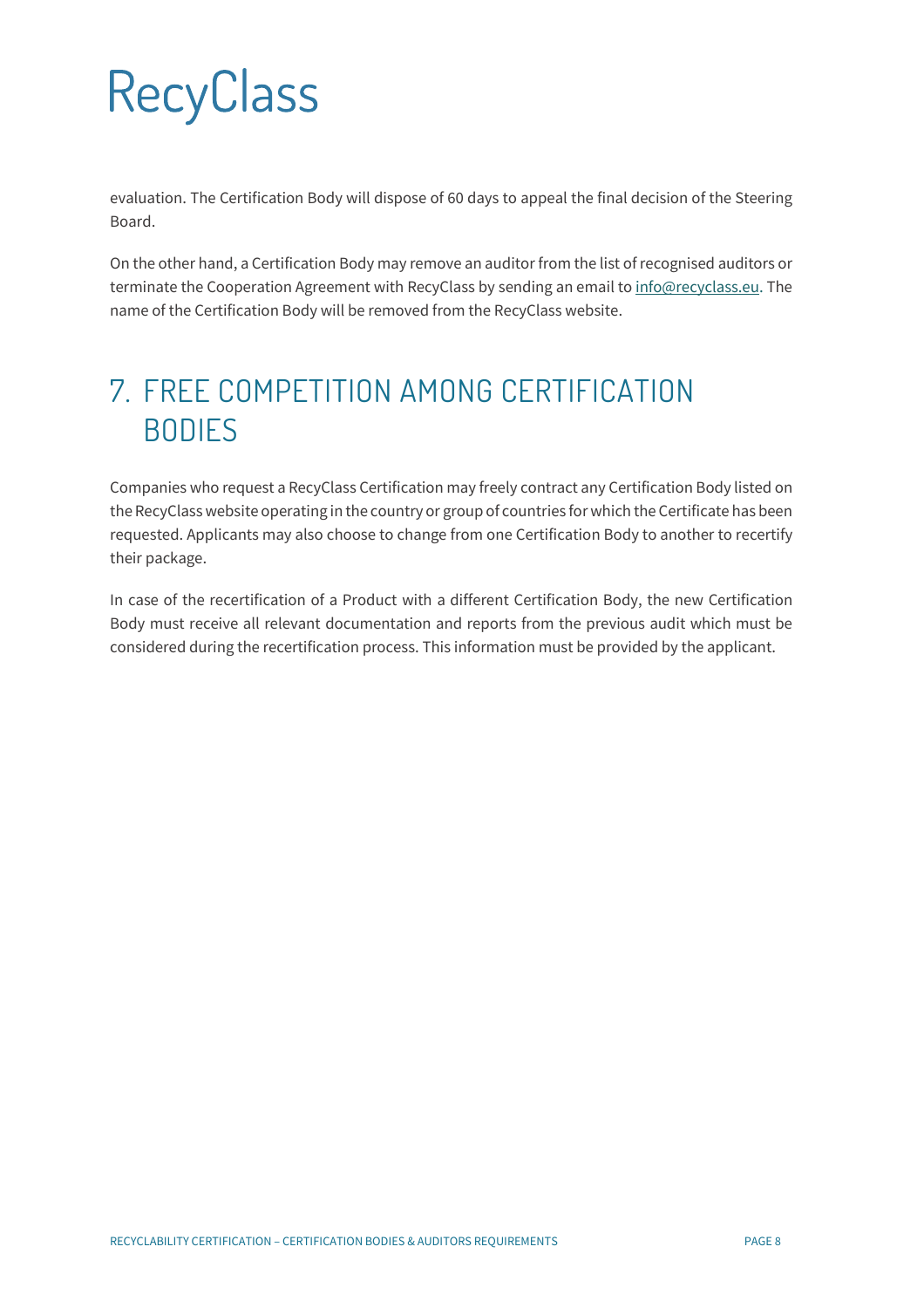### <span id="page-8-0"></span>8. ANNEX I: CODE OF CONDUCT AGREEMENT

*The below-signed auditor voluntary agrees to implement the following Code of Conduct Agreement to govern the future conduct in connection with the RecyClass Certification:*

#### <span id="page-8-1"></span>GENERAL STATEMENT

The auditor in promoting high standards of code of conduct shall:

- 1 Act solely in the best interest of RecyClass, and the Audited Company, in the performance of his/her duties.
- 2 Conduct itself professionally, with truth, accuracy, fairness and responsibility.
- 3 Not misrepresent his/her qualifications, competence or experience.
- 4 Nor undertake assignments beyond his/her capabilities.
- 5 Treat in a Confidential manner all information gained in relation to any of the Audited Company's identified activities, unless authorised in writing to disclose such information by the company.
- 6 Such information may include, inter alia: product, written material or other information in tangible or intangible form, clearly identified as Confidential, relating to the audited product.
- 7 Treat in a Confidential manner all information which may be considered Confidential when the prudent judgment of the auditor could determine that such information is Confidential and recognize that the auditor may receive information that is not identified clearly as Confidential, but which may be perceived as Confidential.
- 8 Will not disclose any details of audit findings outside of the organisation, neither during nor after the audit process.
- 9 Not intentionally communicate false or misleading information which may compromise the integrity of the certification processes.
- 10 Be able to act professionally under adverse pressure from companies being audited.
- 11 Inform RecyClass about any change in his/her employment position.
- 12 Report to RecyClass any new, updated or withdrawn audit.
- 13 Use the reference codes provided by RecyClass in order to issue a Certificate and Audit Report.
- 14 Implement all third-party auditor recommendations.

#### <span id="page-8-2"></span>CONFLICTS OF INTEREST

The auditor will perform his/her duties conscientiously, honestly, and in accordance with the best interests of RecyClass. The auditor must not use his/her positions, or the knowledge gained as a result of their positions for private or personal advantage. Regardless of the circumstances, if the auditor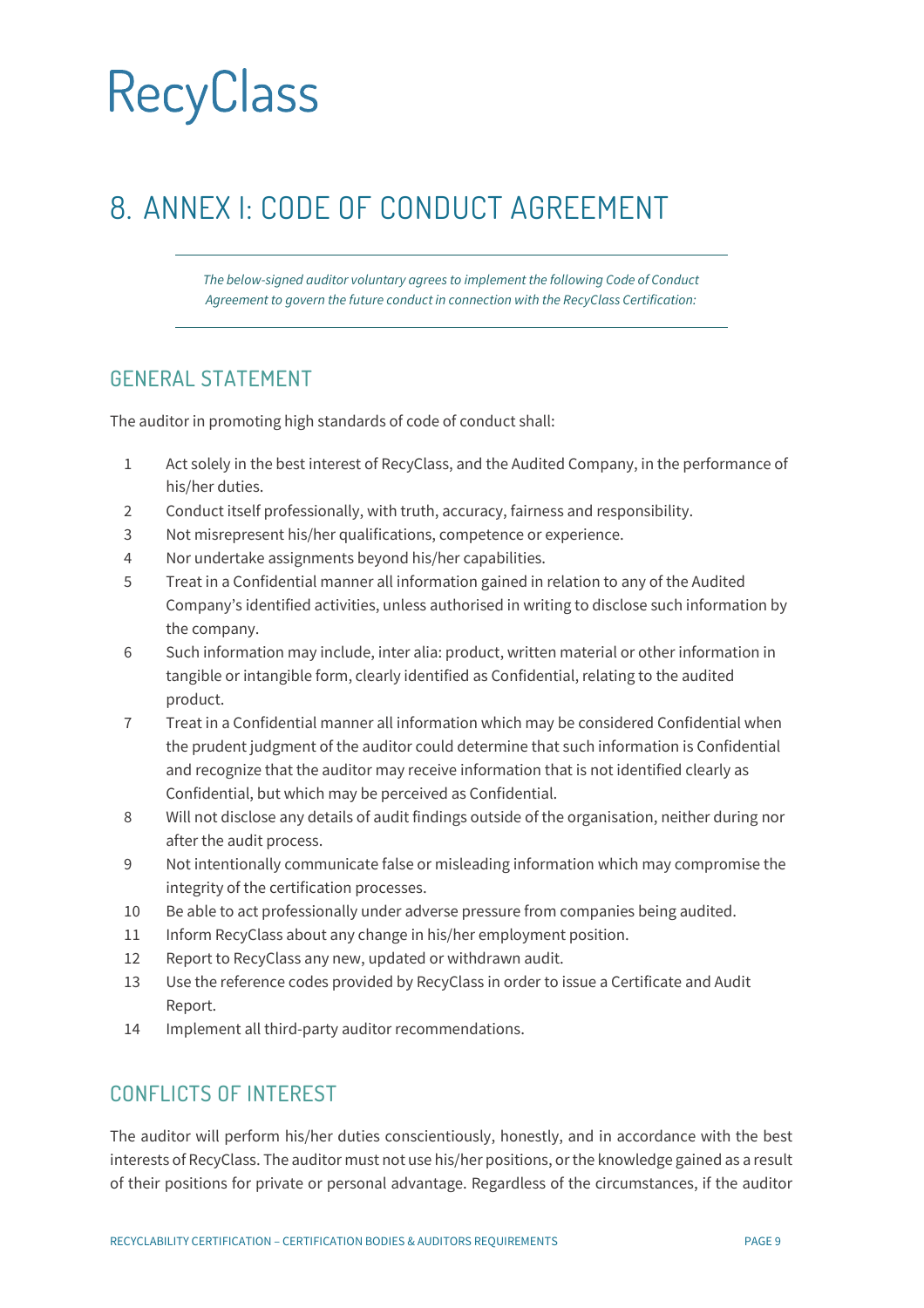senses that a course of action he/she has pursued or he/she is presently pursuing or is considering pursuing may involve him in a conflict of interest with RecyClass and/or audited company, he/she should immediately communicate all the facts to the Certification Body, RecyClass and audited company.

#### <span id="page-9-0"></span>ENFORCEMENT AND COMPLIANCE

During the audit process, the Code of Conduct and Requirements for Certification Bodies and auditors described in the document "Certification Bodies and Auditors Requirements" is the accepted practices that surround the accredited auditor. Violations of these are serious in nature and will result in swift intervention by RecyClass according to section 6 of the document "Certification Bodies and Auditors Requirements".

All sanctions against an auditor or its Certification Body will involve a full investigation before any actions are taken. RecyClass is not required to apply progressive discipline in situations which are serious in nature and warrant severe non-financial penalties up to and including permanent removal of the auditor accreditation.

The auditor will cooperate fully with an inquiry in the event of a breach of this Code of Conduct.

| <b>For RecyClass:</b> | The auditor: |
|-----------------------|--------------|
| Signature:            | Signature:   |
|                       |              |
| Name:                 | Name:        |
| Address:              | Address:     |
| Date:                 | Date:        |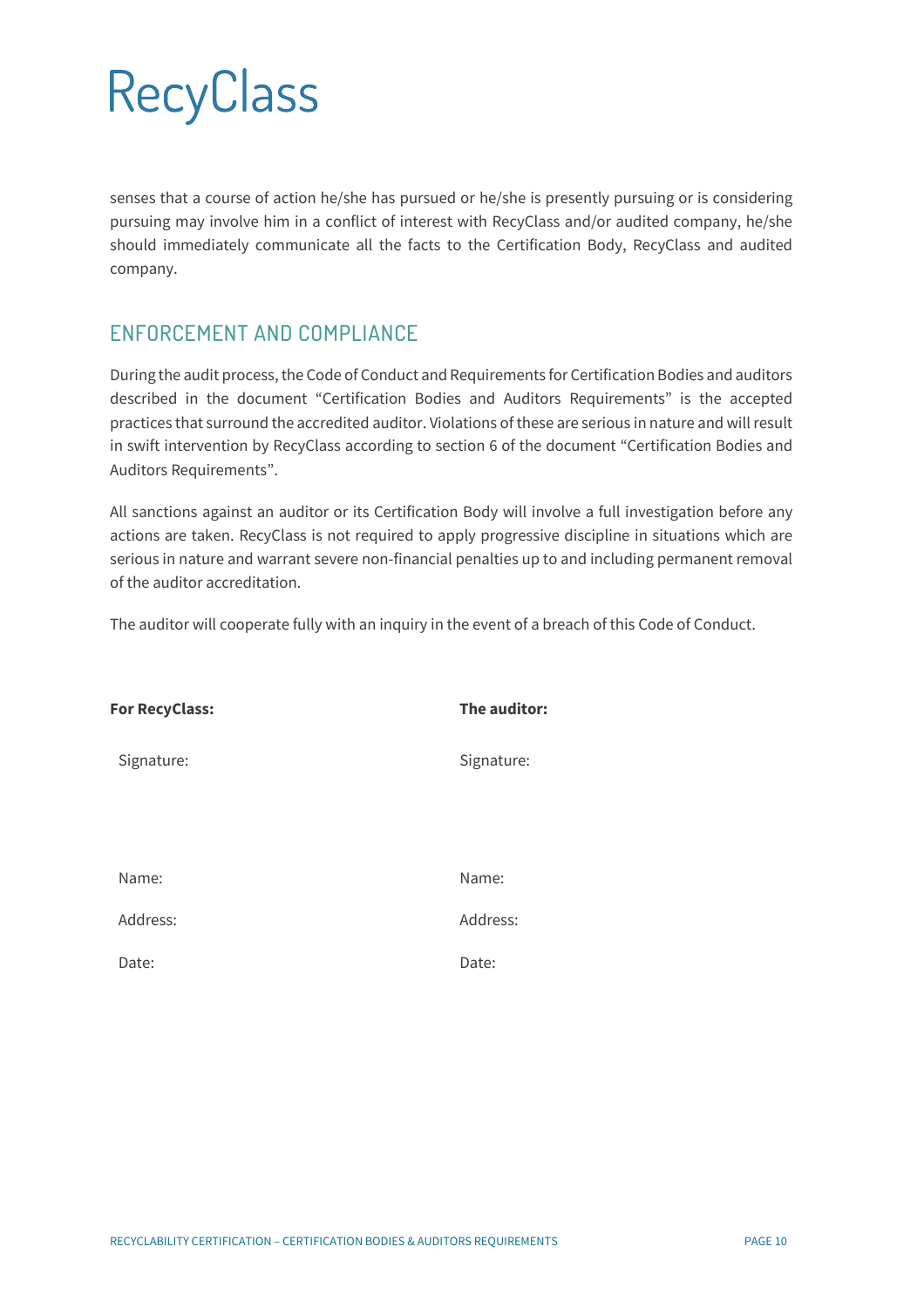### <span id="page-10-0"></span>9. ANNEX II: TABLE OF CHANGES

| <b>Version</b> | <b>Date</b>      | <b>Section</b> | <b>Update description</b>                                                                                                                                                              |
|----------------|------------------|----------------|----------------------------------------------------------------------------------------------------------------------------------------------------------------------------------------|
| 2.1            | January 2022     | 1              | Clarifications relating to the types of recyclability<br>certifications and their scope.                                                                                               |
| 2.1            | January 2022     | 2.1            | Additional requirements relating to the accreditation<br>procedure and the request to extend the geographical<br>area                                                                  |
| 2.1            | January 2022     | 3.2            | New section relating to the geographical area and the<br>requirements the Certification Bodies must comply<br>with.                                                                    |
| 2.0            | <b>July 2021</b> | 3              | Additional requirements relating to accreditation of<br>Certification Bodies according to ISO/IEC 17065                                                                                |
| 2.0            | <b>July 2021</b> | 3.1            | Addition of clarifications such as signature of the<br>Cooperation Agreement. Addition of requirements -<br>recognition of other issued certificates,<br>communication with RecyClass. |
| 2.0            | <b>July 2021</b> | 6              | Editorial changes                                                                                                                                                                      |